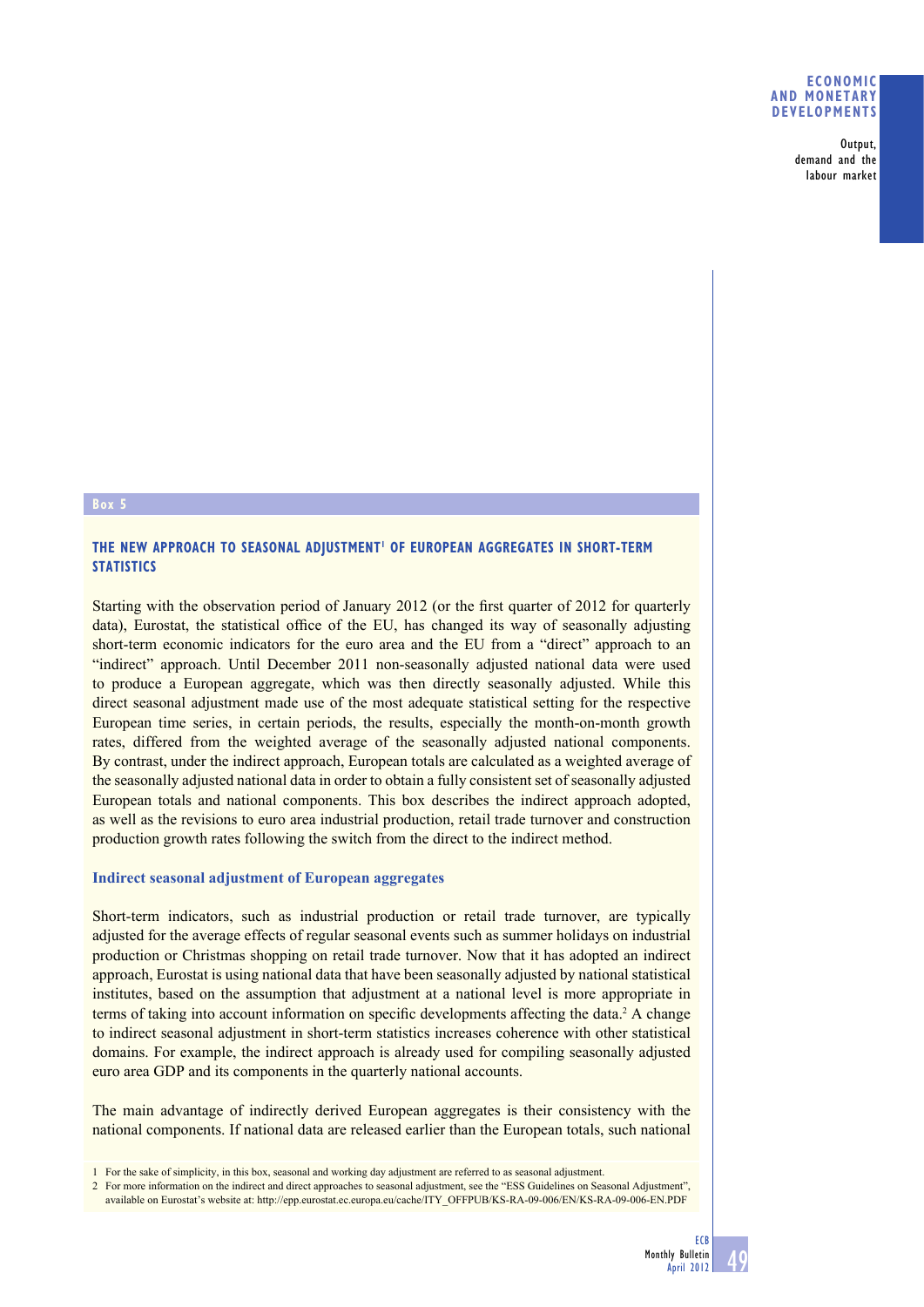

data can be used to adequately estimate the forthcoming European aggregates. However, the indirect approach requires the application of harmonised practices among countries, for example in the treatment of outliers, so that the same phenomena are treated in the same way across Member States.

# **Impact of the change from direct to indirect seasonal adjustment of euro area aggregates**

The change from direct to indirect seasonal adjustment of European aggregates was applied to the data as of January 2012 as well as to the historical parts of the European time series. While the revisions to the index levels were small, the revisions to the monthly growth rate of euro area aggregates were higher. The left-hand chart shows the revisions to the index levels and the right-hand chart shows the revisions to the monthly growth rate for euro area industrial production.

Over the period 2005-11, for industrial production, retail trade turnover and construction production<sup>3</sup>, average revisions did not significantly differ from zero, both at the aggregated level and at the first level of breakdown (see the table). This reflects the fundamental property of seasonal adjustment, which should not alter the series' medium-term trend levels irrespective of the approach or procedure applied. Despite average revisions being negligible, the ranges between the highest and the lowest revisions point to revisions being more pronounced for individual observations.

The breakdown of the European totals into their components, for example the main industrial groupings (MIGs), is still not fully consistent. This is due mainly to the use of different national methodologies (such as the direct approach for the seasonal adjustment of totals and

<sup>3</sup> As some Member States deliver national data only at a quarterly frequency, the monthly European aggregates for construction production are compiled only using national data at monthly frequency, whereas quarterly European results cover the full range of national data from Member States. As a result, the index levels of monthly and quarterly construction production differ.